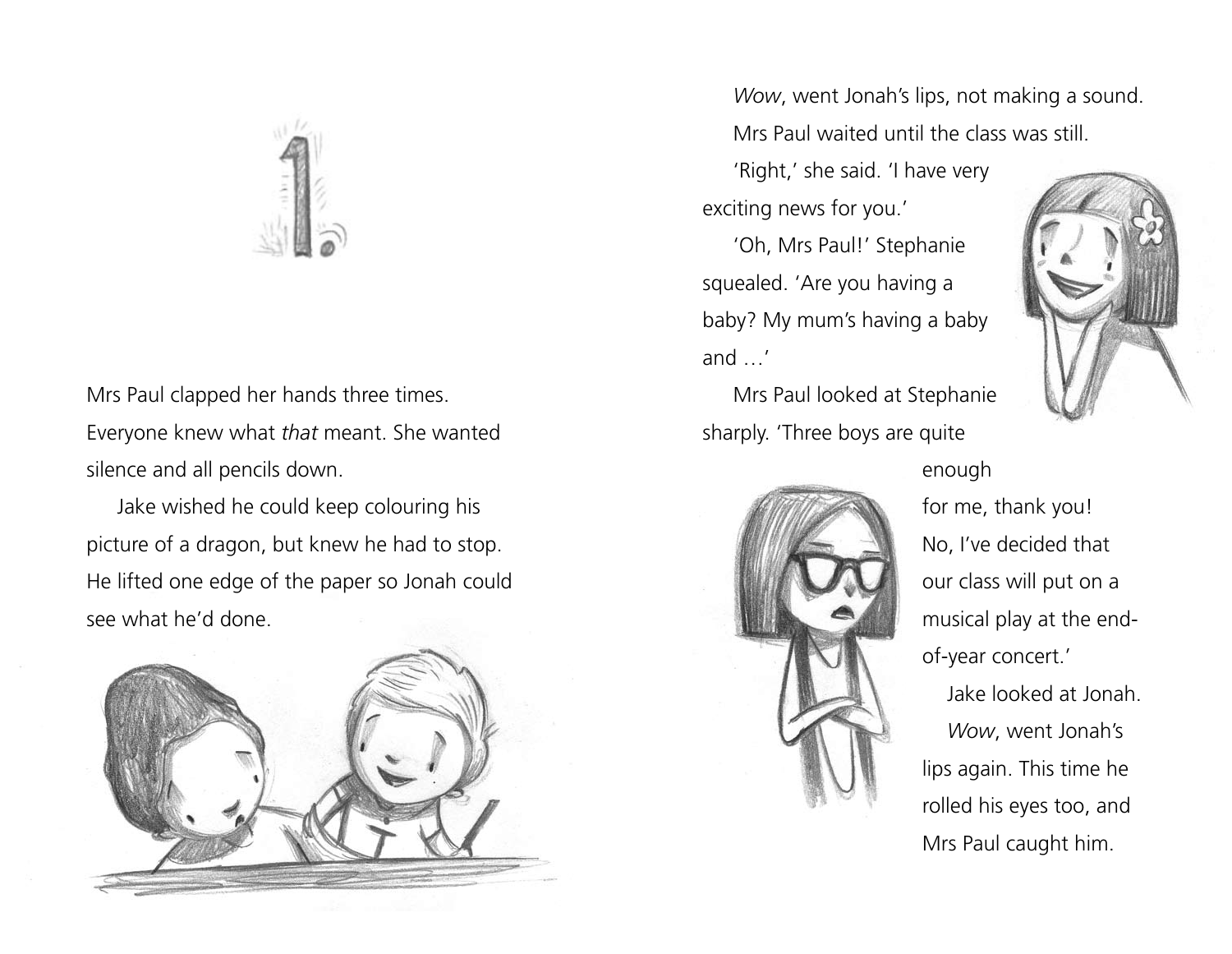'You'll all have parts to play – yes, even *you*, Jonah. But there are only four weeks to rehearse so we'll need to work extremely hard. We want to put on a great show for your mums and dads. We want our class to be the best in the whole concert!'

Jake imagined dressing up as a pirate and sword-fighting with Jonah.



He imagined scampering across stage in a monkey suit.



He imagined talking like a robot, with a silver-painted box over his head. A play might be cool!

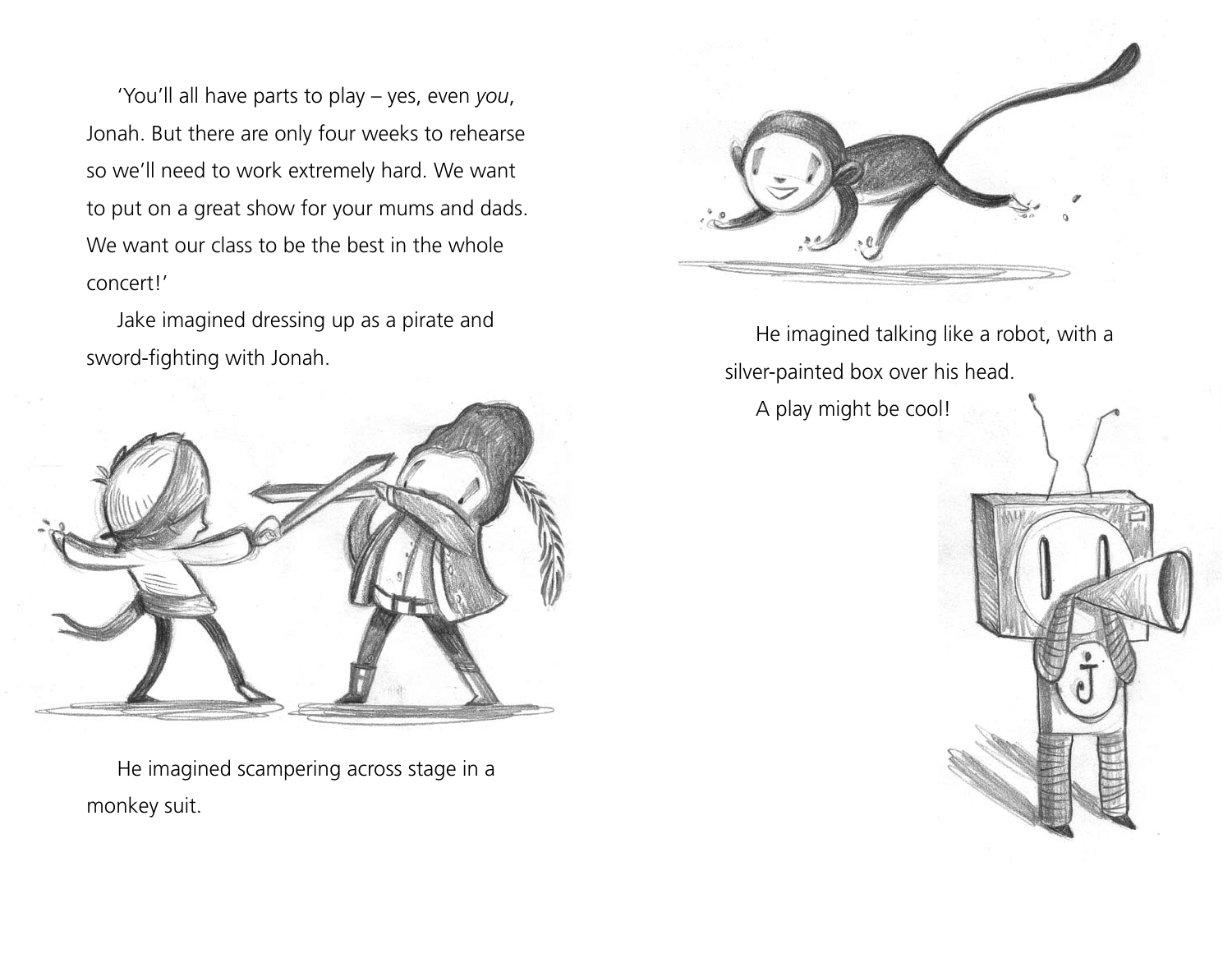

Mrs Paul told the class they'd be doing a short play based on a movie called *The Little Mermaid*. The movie, she said, had been based on a story by Hans Christian Andersen.

Benji put his hand in the air. 'And what was that story based on, Mrs Paul?'

'Imagination, Benji,' Mrs Paul replied.



Stephanie and some of the other kids had watched *The Little Mermaid* on DVD, but Jake hadn't.

'What's it about, Mrs Paul?' he asked.

'It's about a mermaid princess who falls in love with a human prince.'

Some girls giggled. 'Oo-ooh.'

The boys sniggered. 'Urgh, fishy!'

*Yuk*, Jake thought. *Why couldn't she choose something about pirates?*

'Come on now, let's not be silly,' Mrs Paul continued. 'The mermaid makes a deal with a sea witch – she can turn into a human if she gives the witch her voice.'

'Hey Stephanie! That's what you should do,' Benji said. '*Fun-nee*,' snapped

Stephanie.

'Tomorrow we'll watch the



movie during class,' Mrs Paul told them. 'Then you'll all know what it's about. And you'll need to practise the songs at home.' 'Will there be costumes?' Jake asked.